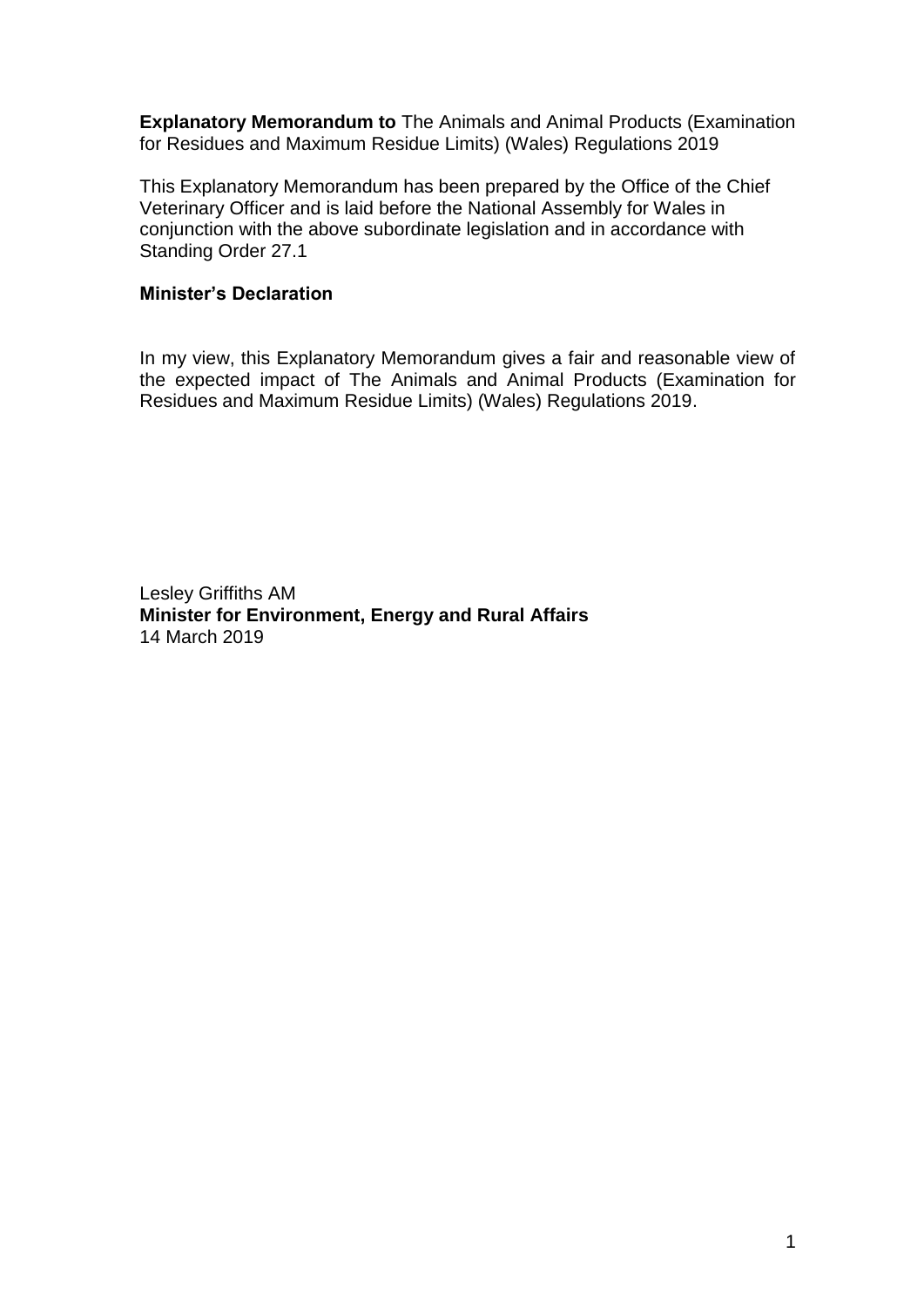# **PART 1**

## **1. Description**

The Regulations provide a technical update, ensuring animal produce remains safe for consumers from exposure to residue of veterinary drugs, and to prohibit the use of certain illegal drugs. The Regulations also bring Welsh veterinary legislation up to date alongside that of comparative UK and EU legislation.

The Regulations include details of prohibited substances, sampling and analysis, and subsequent offences, penalties and enforcement.

#### **2. Matters of special interest to the Constitutional and Legislative Affairs Committee**

The SI is being laid under the 'Negative Procedure' with deviation from the standard 21 day laying period. Breaching the 21 day rule will allow the Regulations to come into force before the 29<sup>th</sup> March when the UK withdraws from the EU, and on which date the Animals and Animal Products (Examination for Residues and Maximum Residue Limits) (Wales) Regulations 2019 will also be subject to amendment by the Rural Affairs (Miscellaneous Amendments) (Wales) (EU Exit) Regulations 2019 in order to ensure the effective operation of the Regulations following withdrawal of the UK from the EU. A breach of the 21 day rule is therefore thought necessary and justifiable in this case.

The changes being made are entirely technical in nature and do not constitute a change in policy.

#### **3. Legislative background**

The Welsh Ministers make the Regulations in exercise of the powers conferred by section 2(2) of and paragraph 1A of Schedule 2 to the European Communities Act 1972, and by sections 16, 17, 26 and 48 of and paragraph 7 of Schedule 1 to the Food Safety Act 1990.

The Welsh Ministers are designated for the purposes of section 2(2) of the European Communities Act 1972 in relation to measures in the veterinary and phytosanitary fields for the protection of public health and in relation to the common agricultural policy of the European Union.

This legislation applies to Wales only, is issued by Welsh Ministers and comes into force on 28<sup>th</sup> March 2019.

#### **4. Purpose and intended effect of the legislation**